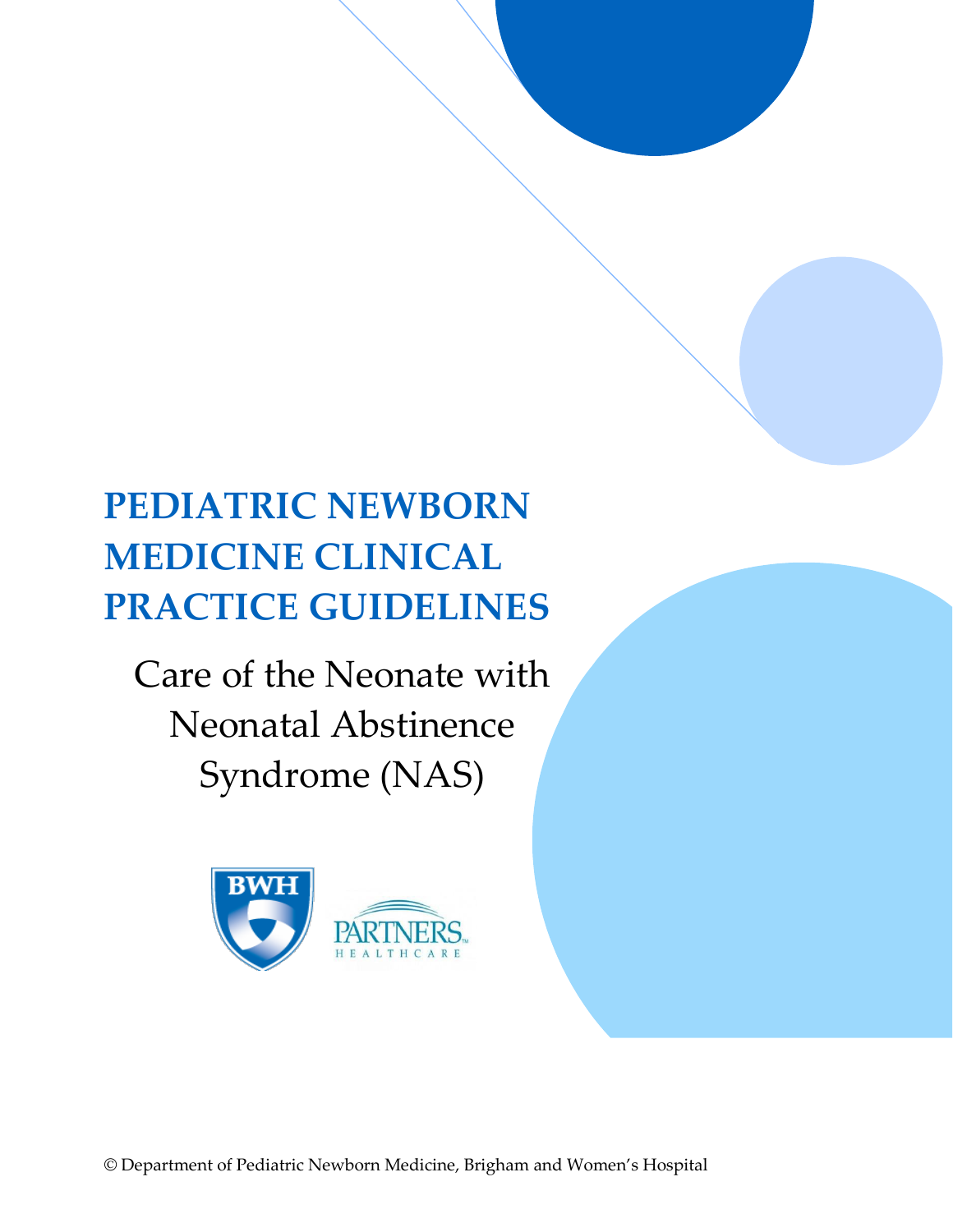

# **Clinical Practice Guideline:** Care of the Neonate with Neonatal Abstinence Syndrome

# **Points of emphasis/Primary changes in practice:**

**1.** If possible, mothers should be identified antenatally and referred to the Neonatology Antenatal Consultation Service to begin education and encourage collaborative care.

**2.** Modifications to the environment and non-pharmacologic comfort measure will be optimized prior to medication initiation and throughout medication titration.

**3.** Depending on the exposure, neonate will initially receive morphine **and** clonidine or morphine **and** phenobarbital to encourage rapid stabilization and efficient weaning.

### **Rationale for change:**

To optimize and standardize parental involvement, comfort care, and pharmacologic management of neonates with NAS.

**Questions? Please contact:** Pharmacy Department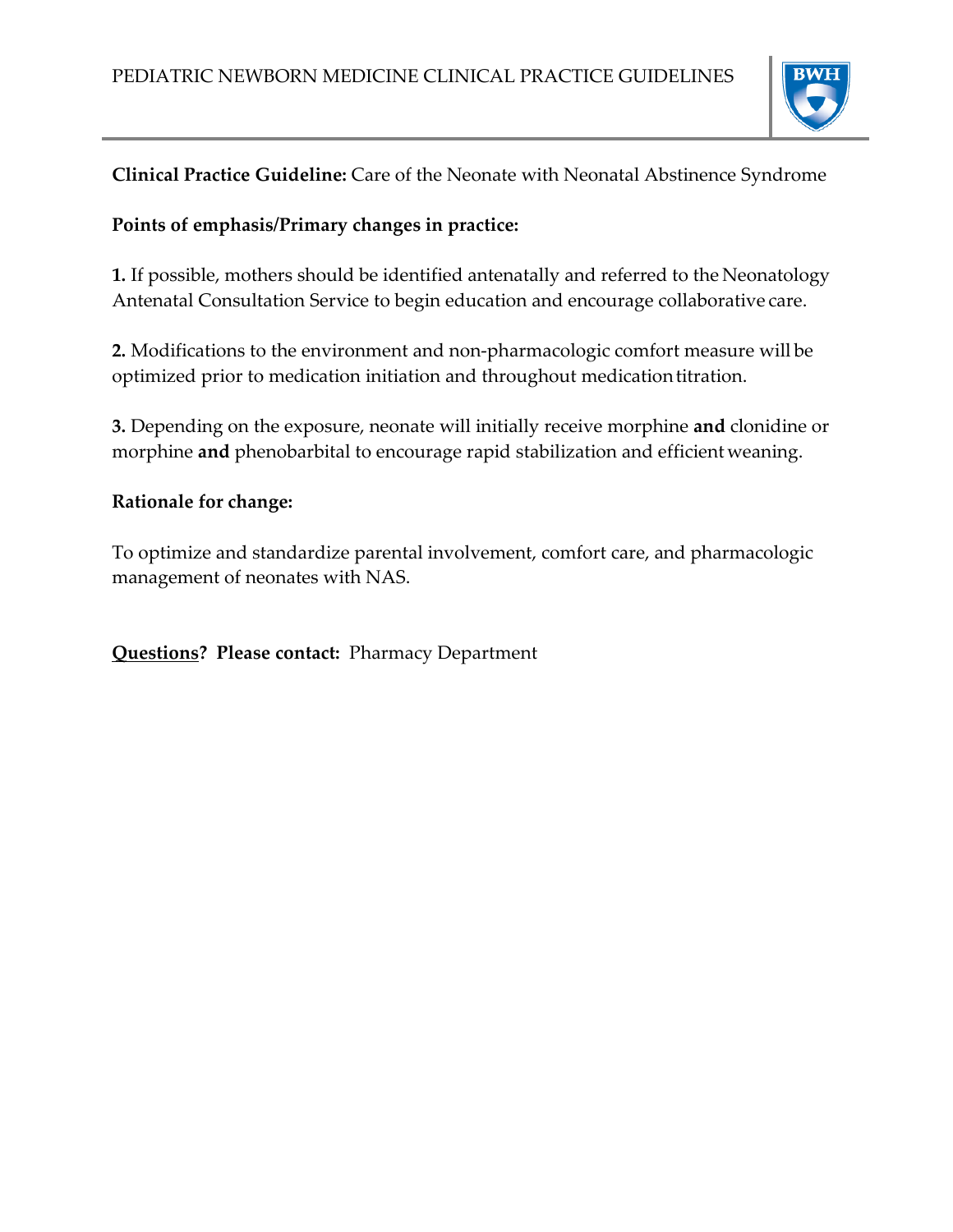

| <b>Clinical Guideline Name</b> | Care of the Neonate with Neonatal Abstinence Syndrome (NAS)                                                                                                                       |
|--------------------------------|-----------------------------------------------------------------------------------------------------------------------------------------------------------------------------------|
| <b>Implementation Date</b>     | March 3, 2015 (updated 10/24/2018) (MSO4 concentration updated April 2020)                                                                                                        |
| Due for CPC Review             | In process                                                                                                                                                                        |
| <b>Contact Person</b>          | NICU Clinical Pharmacist                                                                                                                                                          |
| <b>Approved By</b>             | Department of Pediatric Newborn Medicine 2/15/15<br>Clinical Practice Council 2/15/15<br><b>CWN PPG 2/11/15</b><br>BWH SPP Steering 2/18/15<br>Nurse Executive Board/CNO 10/26/15 |

**This is a clinical practice guideline. While the guideline is useful in approaching the care of the neonate with Neonatal Abstinence Syndrome, clinical judgment and / or new evidence may favor an alternative plan of care, the rationale for which should be documented in the medical record.**

#### **I. Purpose**

The purpose of this clinical practice guideline is to address the care and medical management of the neonate experiencing neonatal abstinence syndrome (NAS). The scope of this guideline includes the following aspects of care and medical management:

- (i) Maternal and newborn screening for exposure to opioids, such as methadone and buprenorphine (Subutex), or SSRIs during pregnancy
- (ii) non-pharmacologic aspects of care including the environment of care, other comfort measures, and nutrition
- (iii) Pharmacotherapy
- (iv) Continuity of care
- (v) Discharge or transfer planning
- II. All CPGs will relay on the **NICU Nursing Standards of Care**. All relevant nursing PPGs are listed below.

**WNH S.5** [Identification and Referrals of Patients and/or Infant's Family to Social Work](http://www.bwhpikenotes.org/policies/Nursing/CWN_Clinical_Practice_Manual/WNH/WNH_S.5.pdf) **WNH B.9** [Infant Feeding](http://www.bwhpikenotes.org/policies/Nursing/CWN_Clinical_Practice_Manual/WNH/WNH_B.9.pdf) **WNH S.1** [Skin to Skin Care](http://www.bwhpikenotes.org/policies/Nursing/CWN_Clinical_Practice_Manual/WNH/WNH_S.1.pdf) **WNH M.1** [Administration of Medications to Infants](http://www.bwhpikenotes.org/policies/Nursing/CWN_Clinical_Practice_Manual/WNH/WNH_M.1.pdf)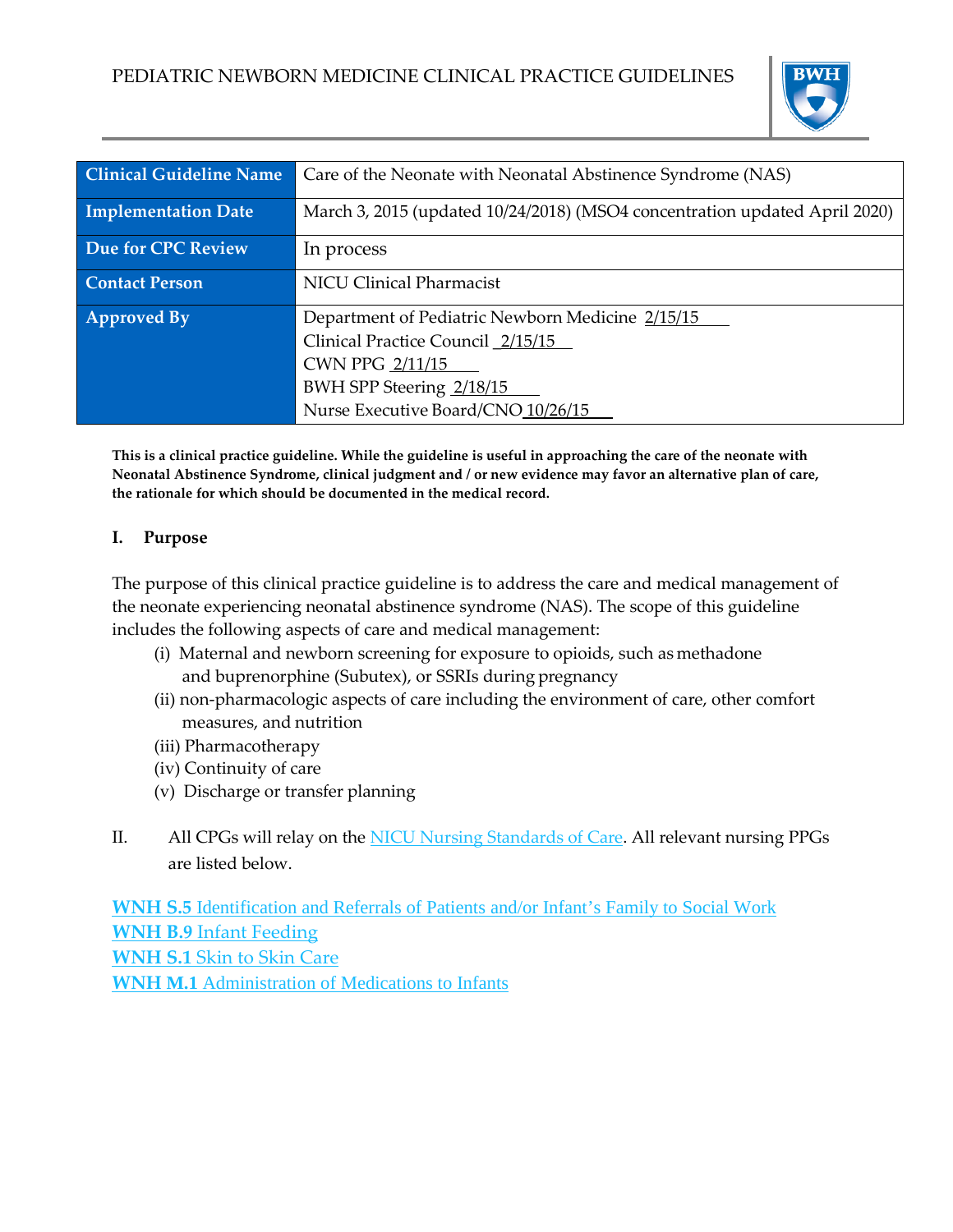

#### **III. Scope**

| Inclusion criteria: | Neonates $\geq$ 35 weeks gestation with development of moderate to severe       |  |
|---------------------|---------------------------------------------------------------------------------|--|
|                     | NAS, defined as 2 consecutive abstinence scores of $\geq$ 8 or one score $>$ 12 |  |
|                     | Neonates who experienced intrauterine exposure to opioids, such as              |  |
|                     | methadone and buprenorphine (Subutex), and/or other clinically relevant         |  |
|                     | substances during the prenatal period as demonstrated through maternal          |  |
|                     | history and positive urine toxicology screening.                                |  |
| Exclusion criteria: | Gestational age < 35 weeks                                                      |  |
|                     | Known neurologic abnormalities                                                  |  |

#### **IV. Maternal and Neonatal Screening**

All pregnant women should be screened by their obstetrician at the initial prenatal visit, at 28 weeks gestation, and upon admission to Labor and Delivery using a standardized screening tool (Appendix 1).1

#### **WNH S.5** [Identification and Referrals of Patients and/or Infant's Family to Social Work](http://www.bwhpikenotes.org/policies/Nursing/CWN_Clinical_Practice_Manual/WNH/WNH_S.5.pdf)

All pregnant women who screen positive at any time during their pregnancy or at birth will be referred to the Neonatology Antenatal Consultation Service. At their consultation, mothers will be educated regarding Neonatal Abstinence Syndrome by the physician and given an informational brochure. The State Protection and Care of Children Act (51A) is described in the informational brochure and will be discussed at the antenatal consultation. The Neonatology Antenatal Consultation Service will ensure that social work is involved prenatally. The Neonatology Antenatal Consultation Service will collaborate with a clinical pharmacist for questions regarding specific medications in relation to expected course of neonatal abstinence or breastfeeding. Breastfeeding recommendations will be reviewed on a case by case basis and discussed with the mother during the prenatal visit. Antenatal discussions will be documented in the consult note.

All pregnant women who screen positive or those deemed to be at risk (less than 5 prenatal visits, known substance abuse or positive urine drug screen during this or previous pregnancy, any history of narcotic abuse, history of drug abuse within the last 3 years, any DCF involvement, and/or pertinent mental health history) will have urine toxicology sent upon admission to Labor and Delivery prior to the use of pain medications during labor. These pregnant women will also be referred to social work upon admission. If urine toxicology is positive, social work will file the State Protection and Care of Children Act (51A).

Infants born to women who screen positive or those deemed to be at risk should have urine and meconium specimens obtained as soon after birth as possible for neonatal screening procedures.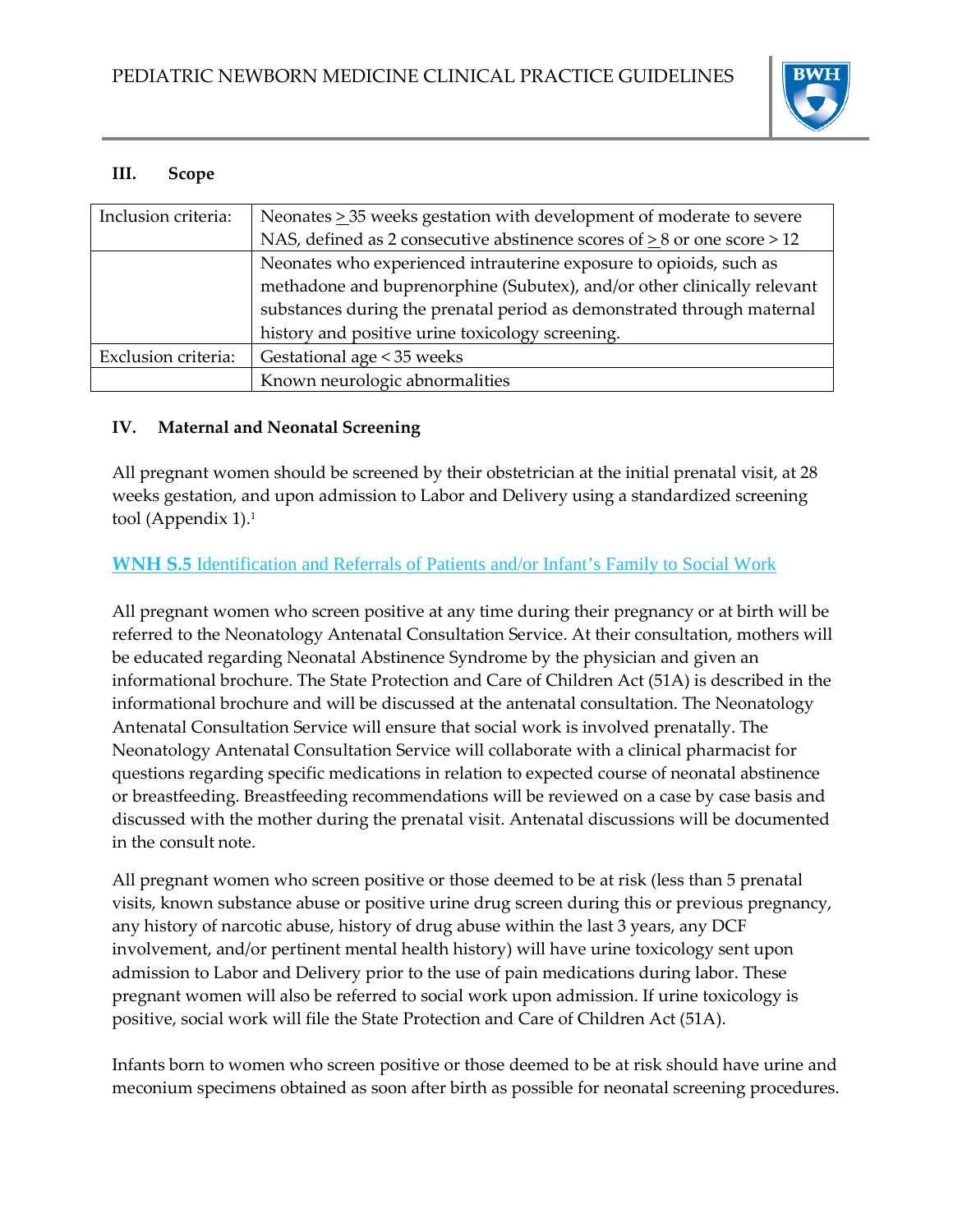

Urine and meconium testing should also occur at the discretion of the medical care team for infants with symptoms consistent with neonatal abstinence, severe intrauterine growth restriction (birth weight < 3rd percentile) without other identified etiology, symptoms consistent with intracranial hemorrhage, and/or placental abruption.

Mothers will be made aware of this screening by the attending pediatrician or his/her designee. Documentation of this discussion should be made in the infant's medical record. Specific consent is not required. In the event that the parents, when informed, object to the performance of the toxicology screen, the legal office should be contacted for consultation.

If urine and/or meconium specimens are positive, social work will file the State Protection and Care of Children Act (commonly known as 51A). See Physician Guidelines: Neonates Exposed to Controlled Substances (policy number 1.11.5) for detailed information on this aspect of NAS care.

#### **V. Non-pharmacologic Aspects of Care**

Non-pharmacologic care will be optimized at all times during the assessment and treatment of NAS.

#### **Environment**

The literature suggests that optimal nursing care provided to infants experiencing NAS and their families is often provided by cohorts of nurses who develop specific expertise relative to the needs of the NAS infant.2 This allows the nurse to further develop their assessment skills, establish the highest levels of interrater reliability in the withdrawal assessment scale, and establish a depth of expertise in working with parents who have specific educational and care needs that are unique to the NAS infant. For this reason, neonates in the NICU at BWH with NAS should be preferentially admitted to the Growth and Development Unit. Additionally, under optimal circumstances, infants with NAS will be cared for by a nurse with no more than a 2:1 staffing ratio.

Further measures will be implemented to optimize the environment of care for the infant with NAS and their family as outlined below.

#### **Comfort Measures**

The goals of nonpharmacologic interventions are to facilitate supportive parenting behaviors and decrease external stimuli that tend to exacerbate withdrawal signs. Non-pharmacologic care has been defined as modification of the environment and social interactions that support neurodevelopmental and physiologic stability<sup>3</sup>. Ideally, comfort measures will be the first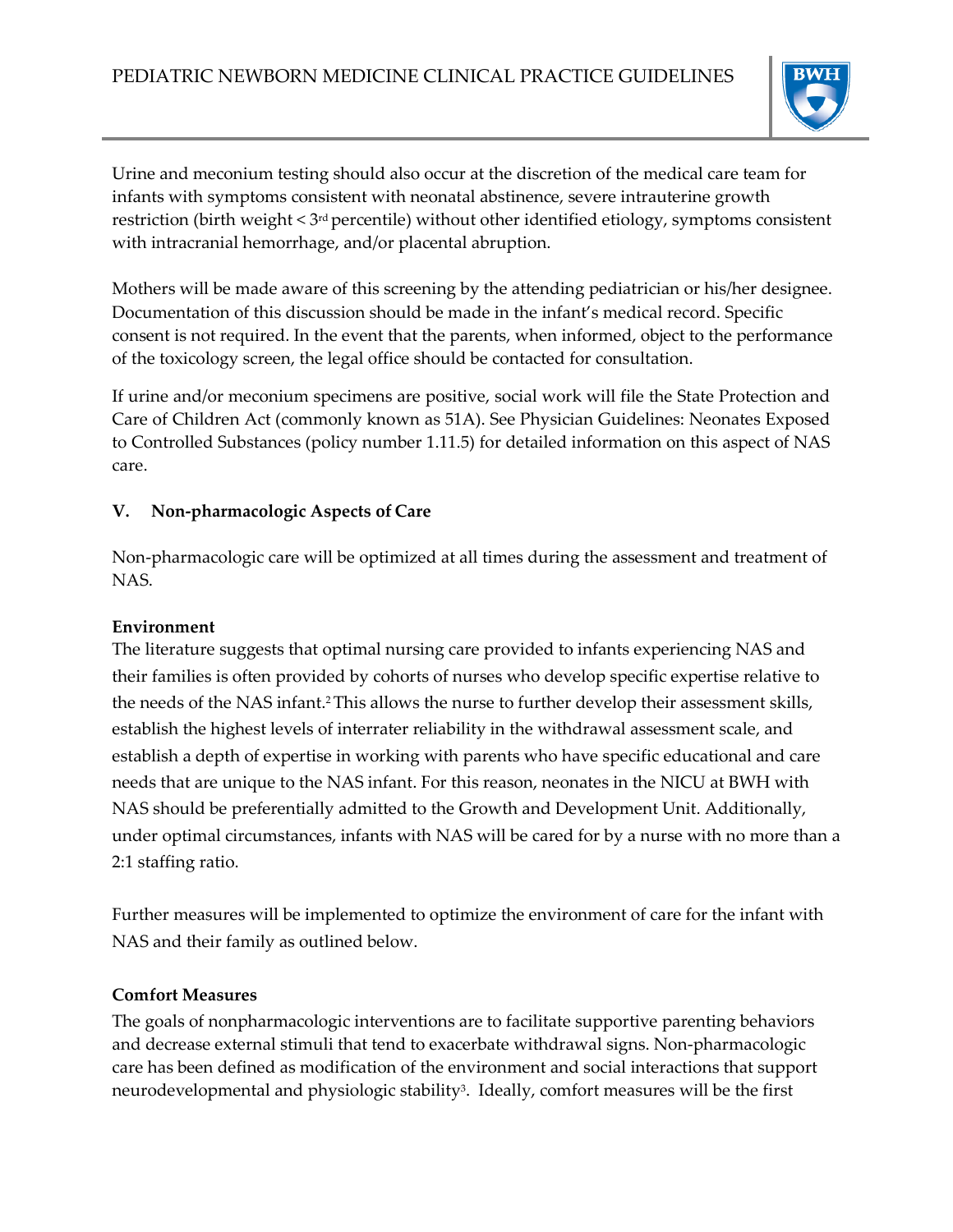

approach to care for infants with NAS. When comfort measures do not adequately capture an infant's symptoms associated with NAS, they will be used in combination with pharmacotherapy.

Neonates with NAS will ideally have an NAS Passport completed collaboratively by the bedside nurse and parent(s) (Appendix 3). This educational guide will emphasize that parents are one of the most important aspects of their infant's care. The use of the NAS Passport will provide specific information and anticipatory guidance about what to expect during the different stages of withdrawal.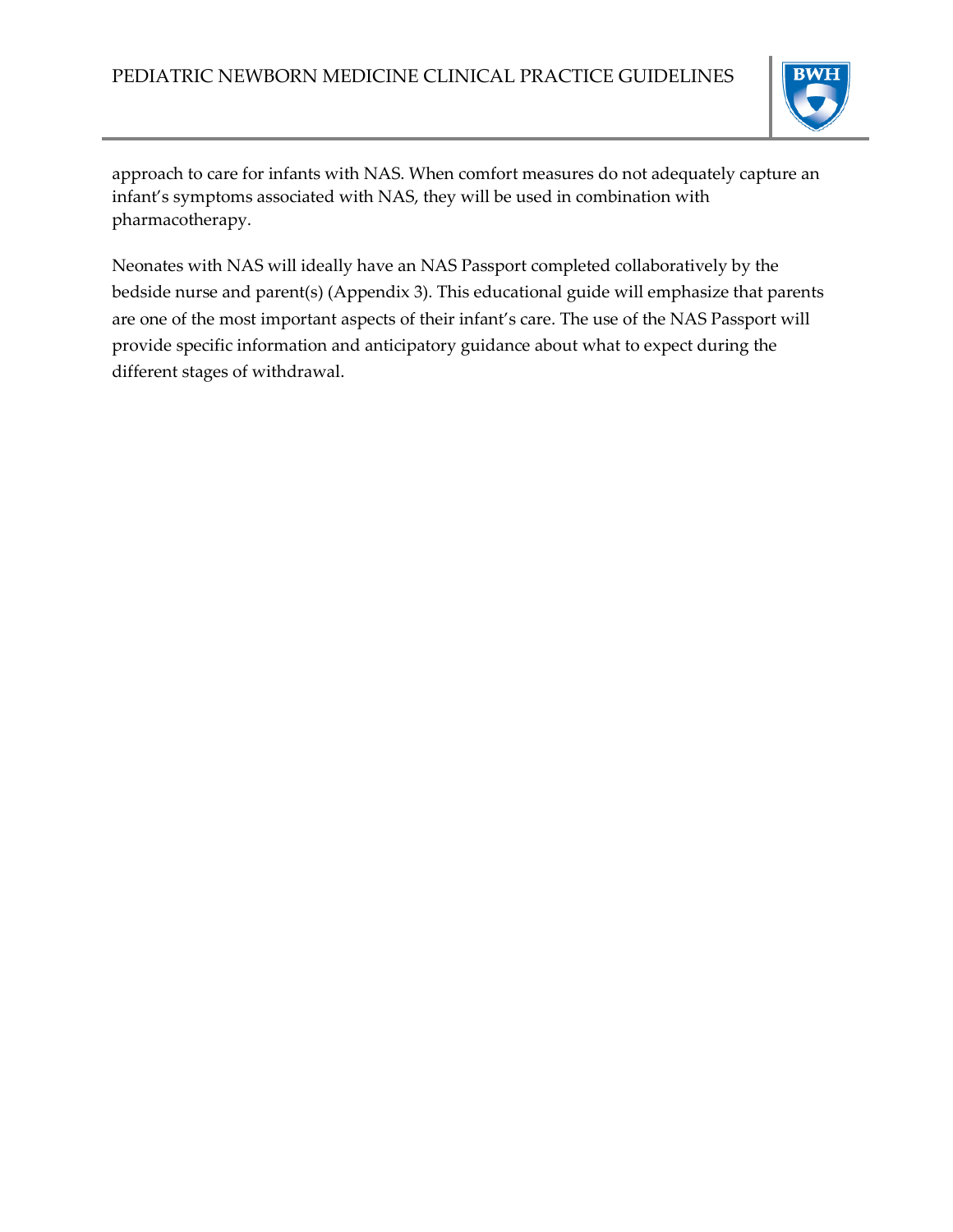

| Intervention                                            | Purpose/use                                    |
|---------------------------------------------------------|------------------------------------------------|
| Decrease External Stimulation                           |                                                |
| Dim lights/cover isolette or crib if<br>$\bullet$       | Room should be as quiet as possible, dimly     |
| appropriate. Ideally, crib canopy will be               | lit, and movements slow so as to minimize      |
| used when infants are in an open crib.                  | environmental stimulation that can be          |
| Decrease noise/ensure a quiet and soothing<br>$\bullet$ | especially noxious during withdrawal.          |
| environment                                             |                                                |
| Use slow infant handling                                |                                                |
| Avoid circumcision until NAS resolves                   |                                                |
| Promotion of infant self-regulation                     |                                                |
| Nonnutritive sucking                                    | NNS helps organize a dysregulated infant       |
| Pacifier use                                            | and prevents disorganization. Swaddling        |
| Swaddling/modified swaddling with sleep<br>$\bullet$    | may help infant with motor or tone             |
| sac when appropriate to prevent infant                  | dysregulation. Infants who have poor motor     |
| from overheating                                        | control (thrashing or exaggerated rooting)     |
| Prone/therapeutic sleep positioning <sup>4</sup>        | respond to gentle head/limb restraint by       |
|                                                         | helping them regulate.                         |
| Supplemental comfort care measures                      | Gentle containment or pressure supports        |
| Holding (skin to skin with parent is                    | motor and tone control. Rubbing is often       |
| optimal)                                                | better than patting when burping during        |
| Rocking                                                 | feedings to avoid triggering the Moro reflex.  |
| Rubbing                                                 | Rocking helps to facilitate relaxation and eye |
| Containment                                             | contact. When rocking is vertical, it is       |
| Movement (i.e. use of swing and/or stroller)            | thought to be more soothing than "regular"     |
| Use of warm blanket                                     | rocking or side to side rocking. Soothing      |
| Soothing music                                          | music may be effective in individual infants.  |

Specific non-pharmacologic interventions relative to care of NAS infant<sup>2,3</sup>:

#### **Nutrition**

Misuse of non-prescribed drugs is a contraindication to breast feeding or providing breast milk, however mothers will receive counseling from the medical team and lactation consultants to encourage treatment/cessation from use of non-prescribed drugs. Known HIV is a contraindication and in these cases, breastfeeding or providing breast milk nutrition will be discouraged

Breastfeeding will be encouraged for mothers in treatment programs or on medications prescribed by a physician. Questions regarding the safety of specific medications in breast milk will be addressed and documented in the note by the Neonatology Antenatal Consultation Service (in consultation with pharmacy) prior to delivery. For mothers not counseled prior to delivery, the safety of specific medications in breast milk will be discussed by the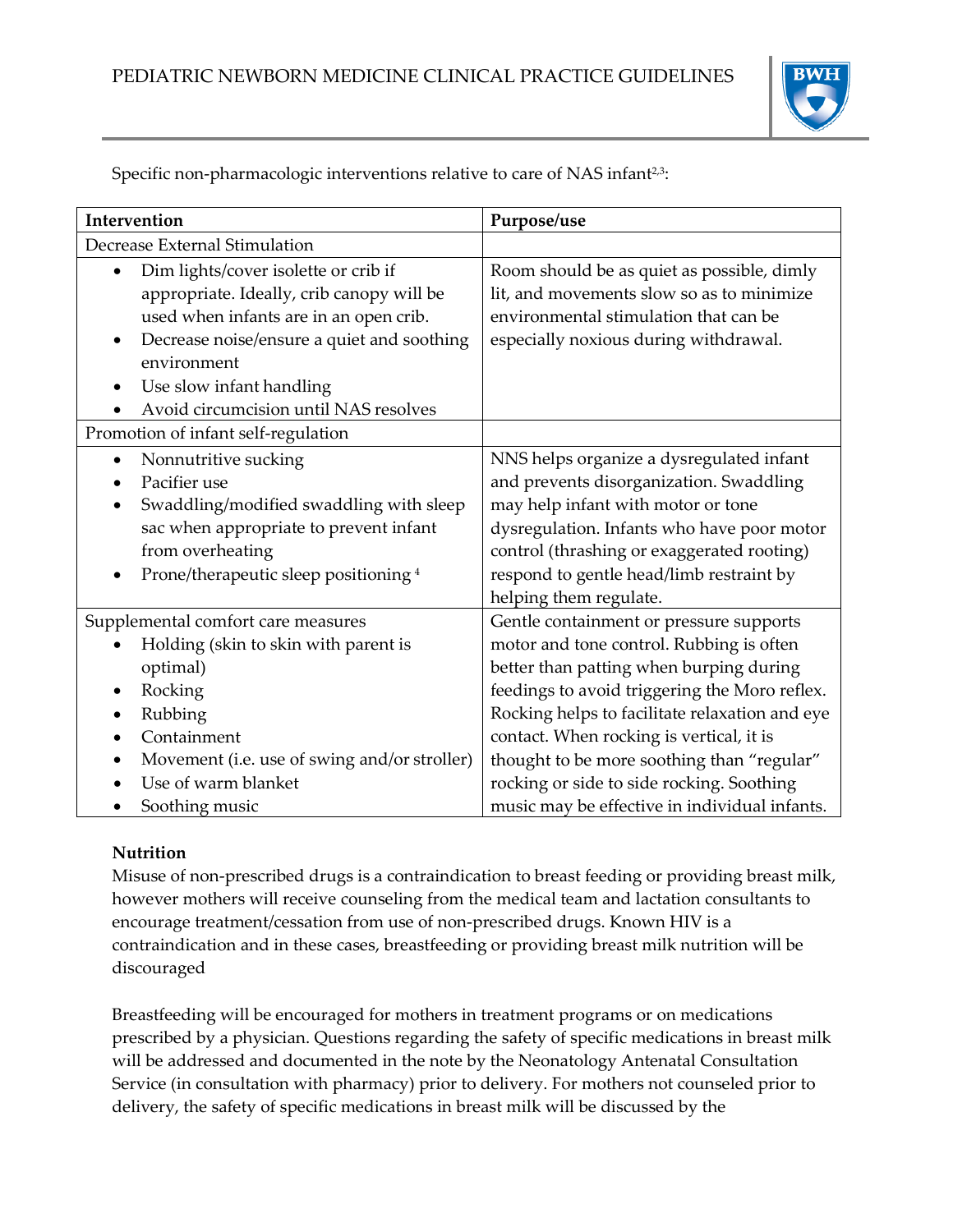

multidisciplinary team (including attending physician, fellow/NP, pharmacist, lactation consultant, and primary nurses) prior to communicating the recommendation to the family.

Frequent small volumes of human milk, unless contraindicated, or formula should be provided to minimize hunger and allow for adequate growth. In acute withdrawal that results in weight loss, consider increased calories to replace caloric expenditure caused by increased activity, crying, and decreased sleep and calories lost by regurgitation and diarrhea. Neonate will be assessed for nutritional risk by Neonatal Dietitian within 72 hours of NICU admission per standard practice and reassessed at regular intervals throughout the infant's hospitalization. Consult dietitian for questions or concerns regarding infant feeding and growth.

There are inconsistent data on value of formulas with reduced lactose. The best evidence seems to suggest that lactose-free formula be reserved for infants with persistent diarrhea uncontrolled by adequate pharmacotherapy for NAS. **WNH B.9** [Infant Feeding](http://www.bwhpikenotes.org/policies/Nursing/CWN_Clinical_Practice_Manual/WNH/WNH_B.9.pdf)

#### **VI. Initial Assessment of Neonates at risk for NAS**

Scoring of babies deemed to be at risk of neonatal abstinence syndrome will begin after arrival to the nursery and occur every 3-4 hours utilizing the Modified Finnegan Neonatal Abstinence Scoring Tool (Appendix 2). Scores should reflect the entire 3-4 hour period considering the normal infant sleep-wake cycle.

Scores should be reviewed daily by the attending pediatrician and discussed with the bedside nurse. A Finnegan score > 12 should be verified by a second nurse and the attending pediatrician should be contacted. Two Finnegan scores > 8 with the second score verified by a second nurse or significant nursing concerns also warrant contacting the attending pediatrician. The attending pediatrician will discuss clinical course and indications for NICU evaluation.

Asymptomatic neonates with known antenatal exposure to opioids and/or benzodiazepines will be observed in the regular nursery for 3 to 7 days. An infant born to a mother on a low-dose prescription opiate with a short half-life (e.g., hydrocodone) may be safely discharged if there are no signs of withdrawal by 3 days of age. An infant born to a mother on an opiate with a prolonged half-life (e.g., methadone) should be observed for a minimum of 5 to 7 days. After discharge, outpatient follow-up should occur early and include reinforcement of the education of the caregiver about the risk of late withdrawal signs.

If possible, delay circumcision until NAS symptoms are resolving and infant is near discharge.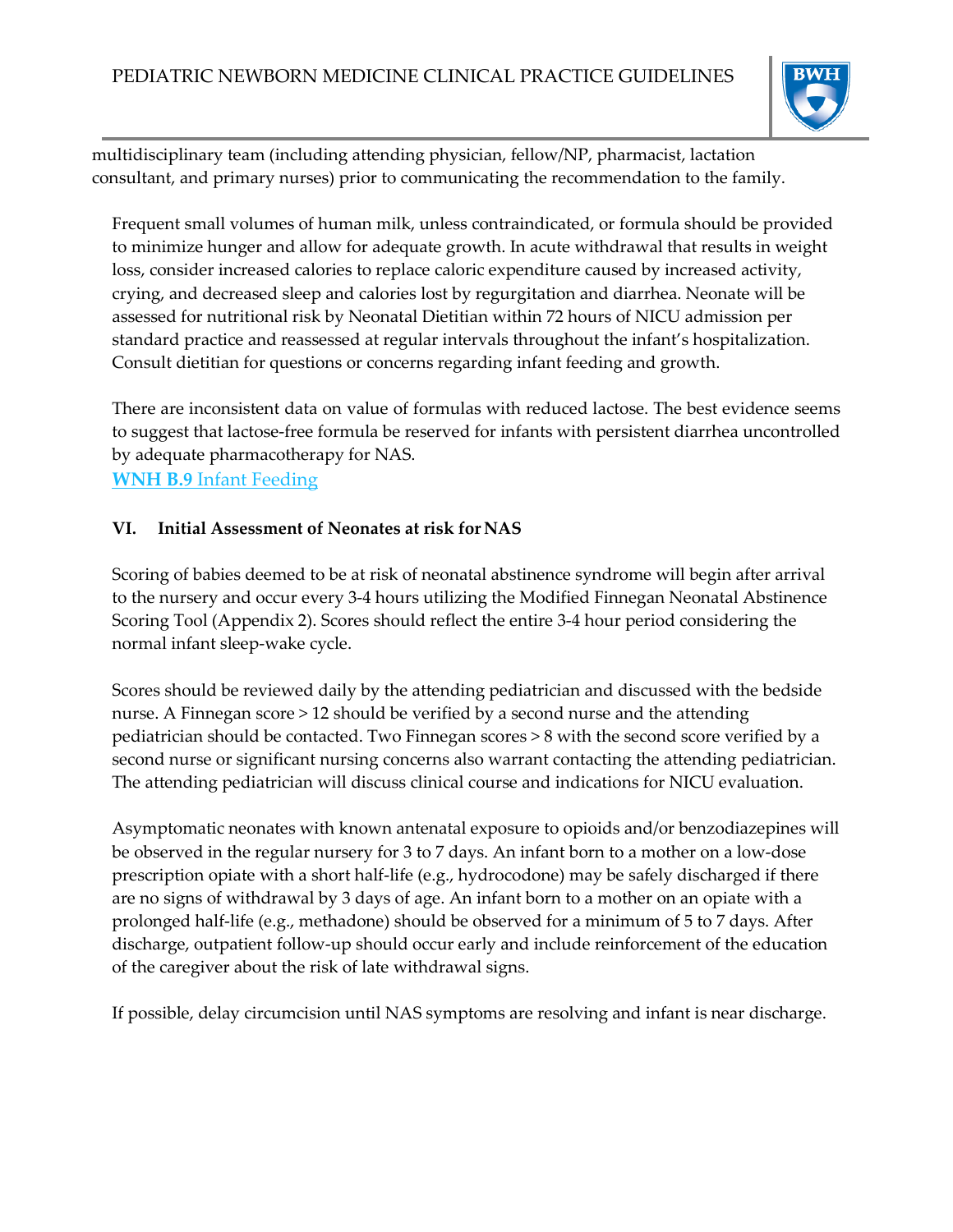

#### **VII. Pharmacotherapy**

The decision to initiate or adjust medications will be made collaboratively by the medical care team. All Finnegan scores > 8 will be verified and signed by a second nurse or a prescriber. All confirmed Finnegan scores > 8 will be assessed by a prescriber to determine the necessity of medication adjustment. Significant nursing concerns also warrant contact of the prescriber, regardless of Finnegan scores.

Modifications to the environment of care and non-pharmacologic comfort measures will be optimized prior to medication initiation and throughout medication titration.

Concomitant SSRI and long-acting opioid (methadone or buprenorphine) exposure is common. SSRI intoxication presents early after birth with primarily neurologic symptoms. This syndrome does not respond to pharmacologic therapy. Prescribers should attempt to distinguish this early symptomatology from the later onset, multifocal presentation (including vasomotor and gastrointestinal disturbances) of long-acting opioid withdrawal. (Appendix 2)

Protocol below is derived from the randomized controlled trial of Surran and colleagues<sup>5</sup>. Weaning morphine by 10% of maximum dose per Brown and colleagues, Surran and colleagues and Lainwala and colleagues<sup>14,5,13</sup>. Discontinuation of morphine at 10% of maximum dose per Lainwala and colleagues<sup>13</sup>. Combination therapies are superior to opioid replacement alone $67$ . Clonidine is the preferred adjunctive therapy compared to phenobarbital for NAS secondary to opioid exposure, due to the adverse neurodevelopmental and behavioral consequences of prolonged exposure to phenobarbital<sup>891011</sup>. Notably, phenobarbital is the preferred adjunct for NAS with significant benzodiazepine or barbiturate exposure<sup>12</sup>.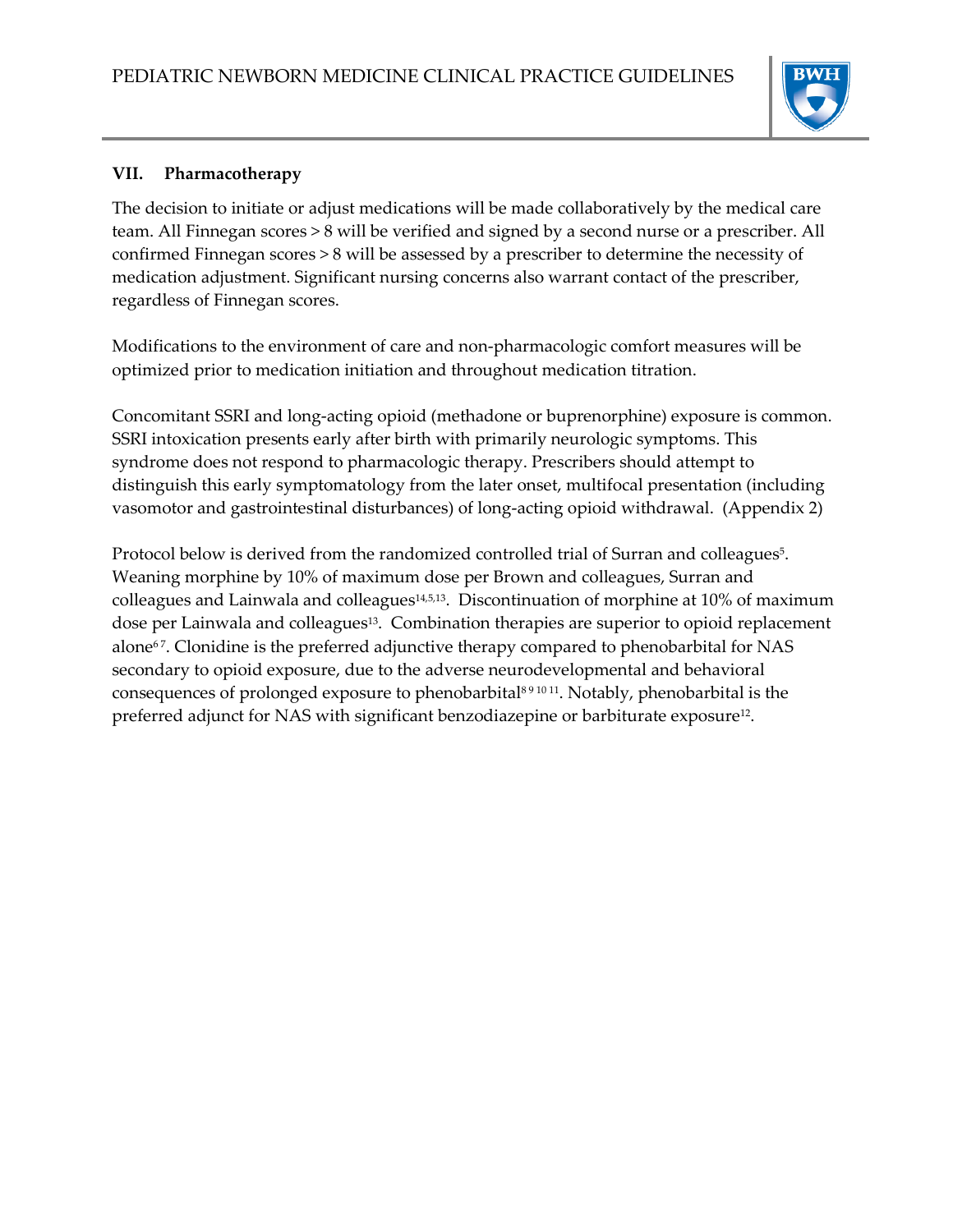

#### Management of newborns with NAS primarily due to opioid-exposure

#### Starting doses of concomitant medications:

| For NAS score | Oral morphine dose           | AND Oral clonidine dose     |
|---------------|------------------------------|-----------------------------|
| $8 - 10$      | $0.05$ mg/kg/dose q6h        | 1.5 mcg/kg/dose q6h         |
| 11-13         | $0.1$ mg/kg/dose q6h         | $2 \text{~mag/kg/dose q6h}$ |
| 14-16         | $0.15$ mg/kg/dose q6h        | 2.5 mcg/kg/dose q6h         |
| >17           | $0.2 \text{ mg/kg/dose q6h}$ | $3 \text{~mag/kg/dose q6h}$ |
| .             |                              |                             |

Adjustment:

| Aujustilleitt.      |                                                                                                                                                                                                                            |                                                                                                                                                                               |  |
|---------------------|----------------------------------------------------------------------------------------------------------------------------------------------------------------------------------------------------------------------------|-------------------------------------------------------------------------------------------------------------------------------------------------------------------------------|--|
| For NAS score       | Oral morphine                                                                                                                                                                                                              | Oral clonidine                                                                                                                                                                |  |
| >12                 | Increase dose by 10% (rounded<br>in increments of 0.02 mg) or<br>decrease interval to q3h or q4h to<br>correlate with feedings                                                                                             | Increase dose by 1 mcg/kg/dose<br>to a maximum of 6 mcg/kg/dose                                                                                                               |  |
| $8-12$              | No change unless clonidine dose is<br>maximized                                                                                                                                                                            | Increase dose by 1 mcg/kg/dose<br>to a maximum of 6 mcg/kg/dose                                                                                                               |  |
| $8 \times 24$ hours | -Wean by 10% of the maximum<br>daily dose (rounded in increments                                                                                                                                                           | No change                                                                                                                                                                     |  |
| See Appendix 4      | of $0.02$ mg)<br>-When oral morphine dose is 10%<br>of the maximum daily dose (or has<br>reached a minimum measurable<br>dose) discontinue<br>-If infant has been weaned too<br>quickly, go back to last effective<br>dose | When morphine off x 24 hours,<br>wean clonidine by 1 mcg/kg/dose<br>every 24 hours until off.<br>If infant has been weaned too<br>quickly, go back to last effective<br>dose. |  |

**Note: The threshold for weaning should be increased by 2 when the infant exceeds 21 days old to account for infant maturation.**

Note: Rounding increment and minimum dose in Epic is 0.02 mg.

-Monitor blood pressure q6h x 24 hours after initiation or adjustment of clonidine.

-Infant may be discharged on clonidine without blood pressure monitoring at the discretion of the medical care team. Wean outpatient clonidine 1 mcg/kg/dose ~weekly.

-**Effective March 2020, oral morphine concentration of 0.4 mg/ml is available for use.**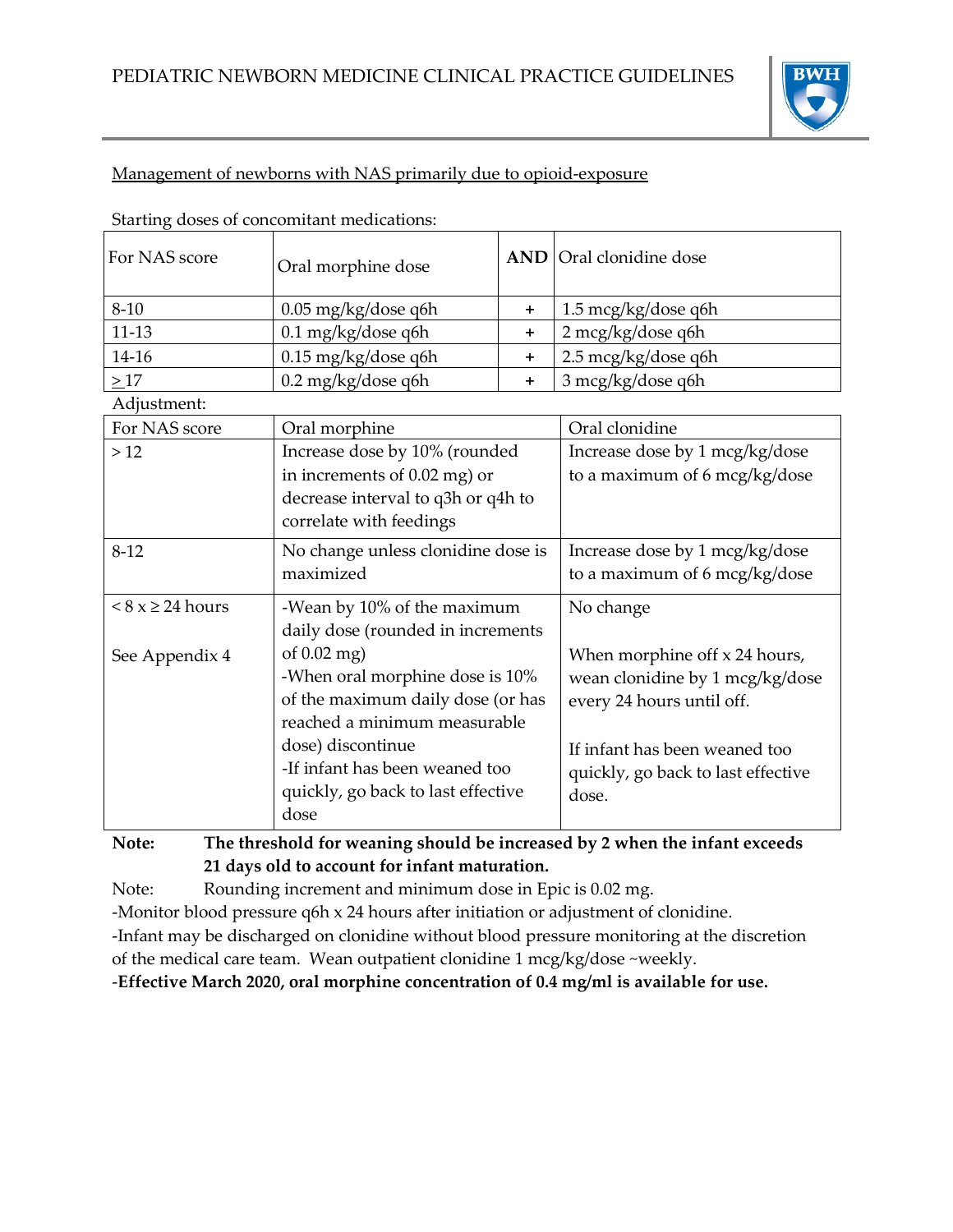-

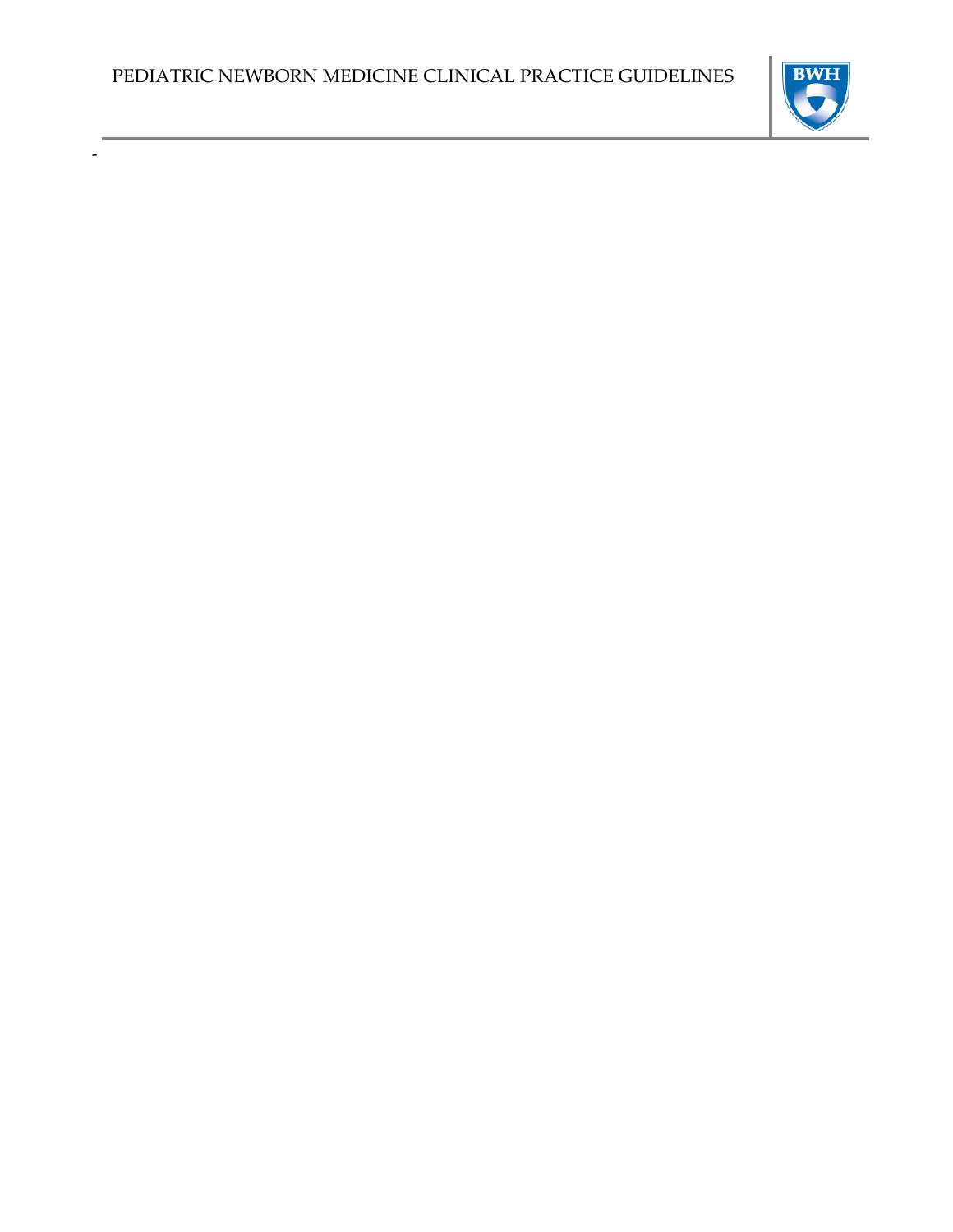

# Management of newborns with NAS primarily due to benzodiazepine or barbiturate exposure

#### Starting dose

| For NAS score | Oral phenobarbital dose                    |
|---------------|--------------------------------------------|
| $8 - 10$      | 10 mg/kg PO x 1, followed by 5 mg/kg daily |
| $11-13$       | 10 mg/kg PO x 1, followed by 5 mg/kg daily |
| 14-16         | 15 mg/kg PO x 1, followed by 5 mg/kg daily |
| $\geq$ 17     | 20 mg/kg PO x 1, followed by 5 mg/kg daily |

#### Adjustment

| For NAS score       | Oral phenobarbital                                                     |
|---------------------|------------------------------------------------------------------------|
| $>12$               | 10 mg/kg PO x 1 to a maximum level of 40 mcg/mL                        |
|                     | Consider increasing maintenance dose by 2 mg/kg/day if scores          |
|                     | persistently elevated                                                  |
| $8-12$              | 10 mg/kg PO $\times$ 1 to a maximum level of 40 mcg/mL                 |
| $8 \times 24$ hours | Wean by 10% once weekly                                                |
|                     |                                                                        |
| See Appendix 4      | If infant has been weaned too quickly, go back to last effective dose. |

**Note: Consider administering daily phenobarbital dose in the evening to promote quiet sleep over night.**

**Note: The threshold for weaning should be increased by 2 when the infant exceeds 21 days old to account for infant maturation.**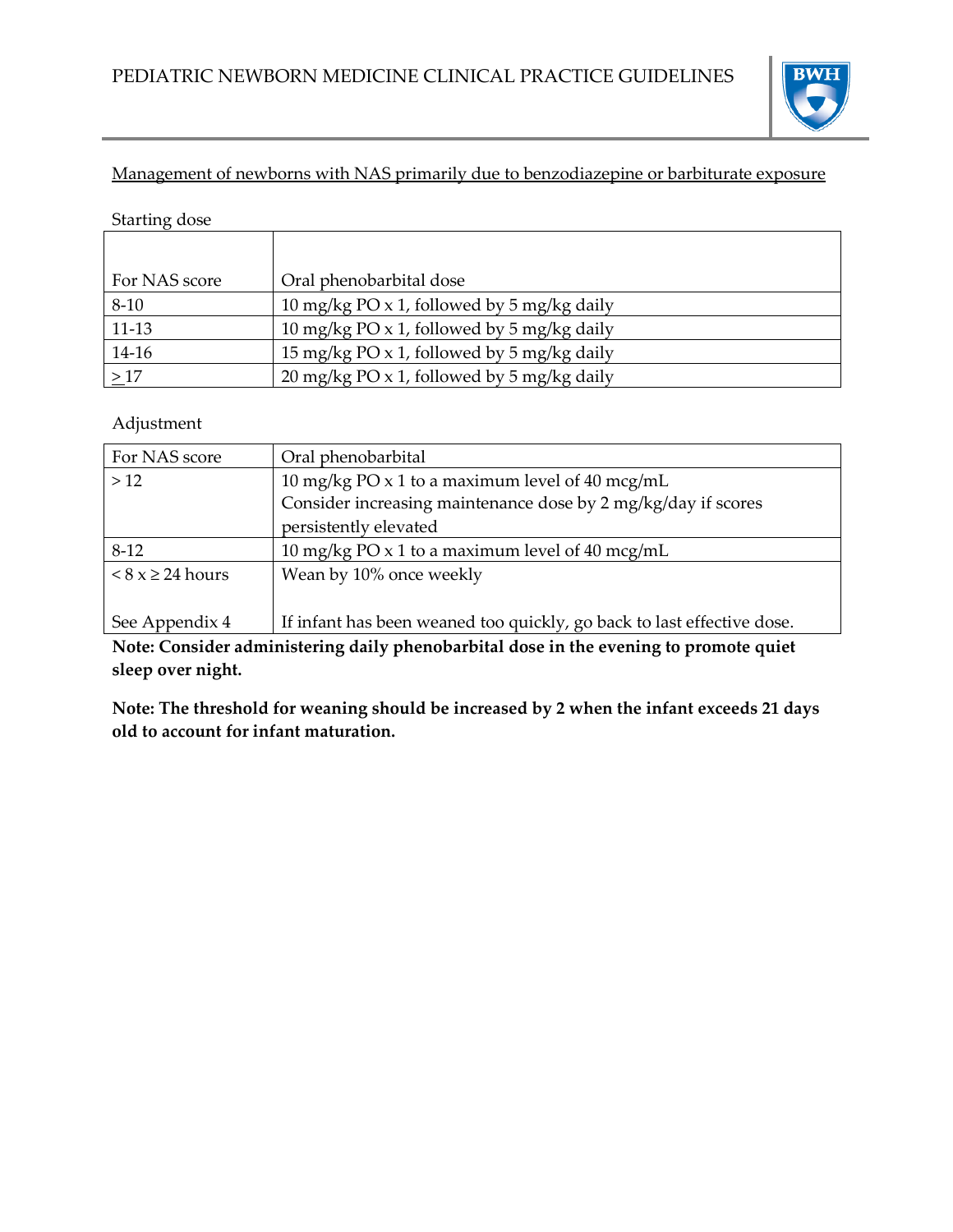

#### Management of newborns with NAS due to opioid and benzodiazepine/barbiturate exposure

| For NAS score | Oral morphine dose           |           | AND Oral phenobarbital dose                          |
|---------------|------------------------------|-----------|------------------------------------------------------|
| $8 - 10$      | $0.05$ mg/kg/dose q6h        | $\ddot{}$ | 10 mg/kg PO $\times$ 1, followed by 5<br>mg/kg daily |
| $11 - 13$     | $0.1$ mg/kg/dose q6h         | $+$       | 10 mg/kg PO x 1, followed by 5<br>mg/kg daily        |
| $14-16$       | $0.15$ mg/kg/dose q6h        | ÷.        | 15 mg/kg PO x 1, followed by 5<br>mg/kg daily        |
| >17           | $0.2 \text{ mg/kg/dose q6h}$ | $\ddot{}$ | 20 mg/kg PO x 1, followed by 5<br>mg/kg daily        |

Starting doses of concomitant medications:

Adjustment:

| For NAS score       | Oral morphine                      | Oral phenobarbital                  |
|---------------------|------------------------------------|-------------------------------------|
| >12                 | Increase dose by 10% (rounded      | 10 mg/kg $PO \times 1$ to a maximum |
|                     | in increments of 0.02 mg) or       | level of 40 mcg/mL                  |
|                     | decrease interval to q3h or q4h to | Consider increasing maintenance     |
|                     | correlate with feedings            | dose by 2 mg/kg/day if scores       |
|                     |                                    | persistently elevated               |
| $8-12$              | No change unless phenobarbital is  | 10 mg/kg PO $\times$ 1 to a maximum |
|                     | maximized                          | level of 40 mcg/mL                  |
| $8 \times 24$ hours | -Wean by 10% of the maximum        | No change                           |
|                     | daily dose (rounded in increments  |                                     |
| See Appendix 4      | of $0.02$ mg)                      | When morphine off x 24 hours,       |
|                     | -When oral morphine dose is 10%    | wean by 10-20% once weekly.         |
|                     | of the maximum daily dose (or has  |                                     |
|                     | reached a minimum measurable       |                                     |
|                     | dose) discontinue                  | If infant has been weaned too       |
|                     | -If infant has been weaned too     | quickly, go back to last effective  |
|                     | quickly, go back to last effective | dose.                               |
|                     | dose                               |                                     |

**over night.**

 **Note: The threshold for weaning should be increased by 2 when the infant exceeds 21 days old to account for infant maturation.**

Note: Rounding increment and minimum dose in Epic is 0.02 mg.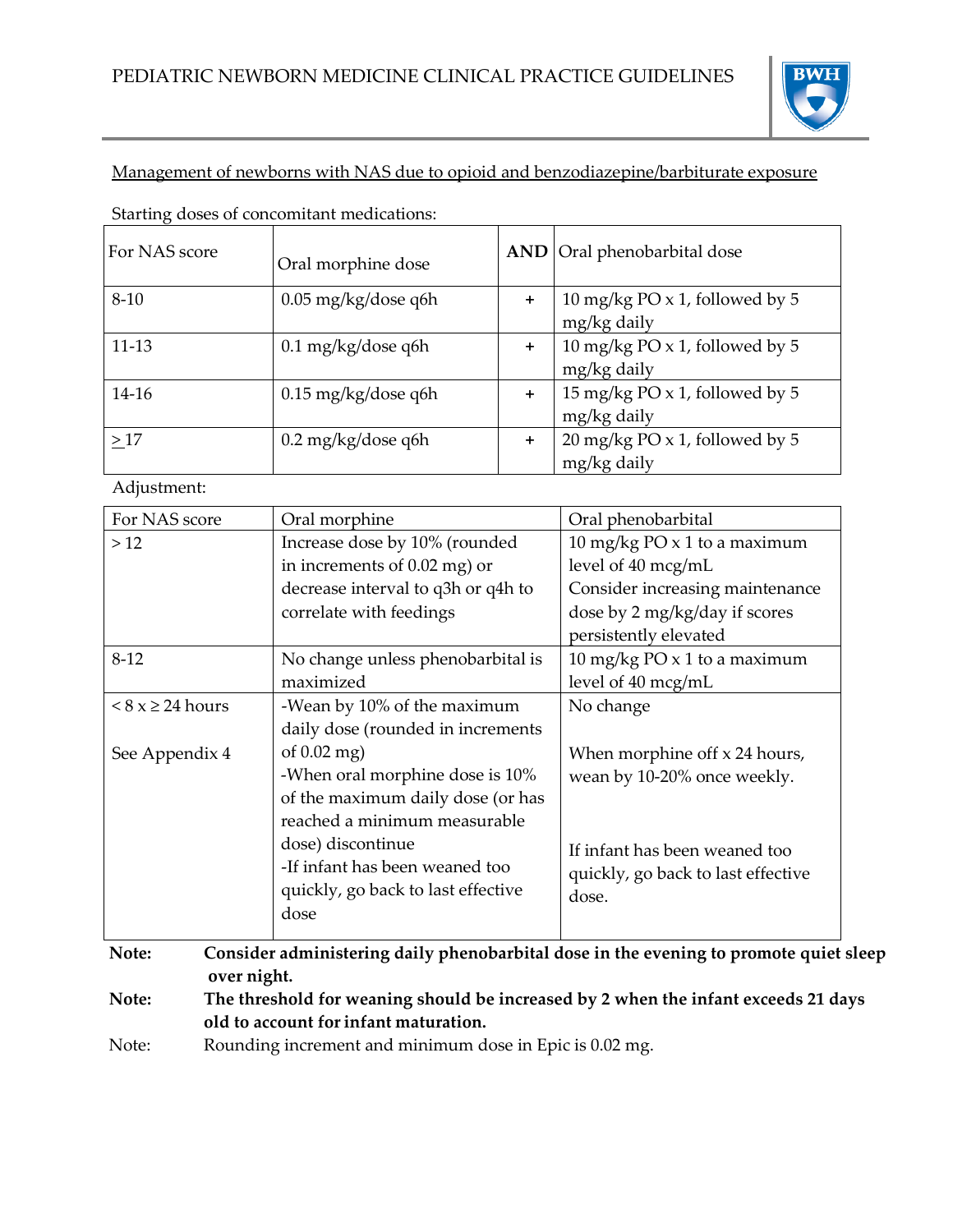

#### **VII. Continuity of Care**

A multidisciplinary plan of care based on the guideline outlined above will be tailored to the individual infant and family's needs on the day of admission to the Neonatal ICU. Any deviation from the established plan will be discussed by available members of the multidisciplinary team when progression of the infant's course requires reassessment.

Neonates with NAS should be assigned a team of primary nurses covering day and night shifts as early as possible in their course in order to facilitate optimal continuity of care. This team will ensure that the infant and family are cared for by a dedicated core group of caregivers during their NICU stay.

#### **VIII. Discharge or Transfer Planning**

Parental desire to transfer infant for social reasons should be identified as early as possible in the infant's course. Plan of care will be tailored to facilitate rapid stabilization and transfer.

Discharge planning should be established early in the infant's course considering the needsof the infant and resources available to the family. An infant may be discharged on clonidine or phenobarbital considering the risks and benefits to the infant and family, and in collaboration with the outpatient pediatrician.

Discharge education will include healthy newborn care and also focus on comfort care, medication adherence, and/or symptom assessment. The parent passport will be utilized to assess discharge readiness and ensure appropriate parent education throughout the duration of care and especially at the time of discharge.

An Early Intervention referral will occur for all neonates with NAS requiring treatment with medications.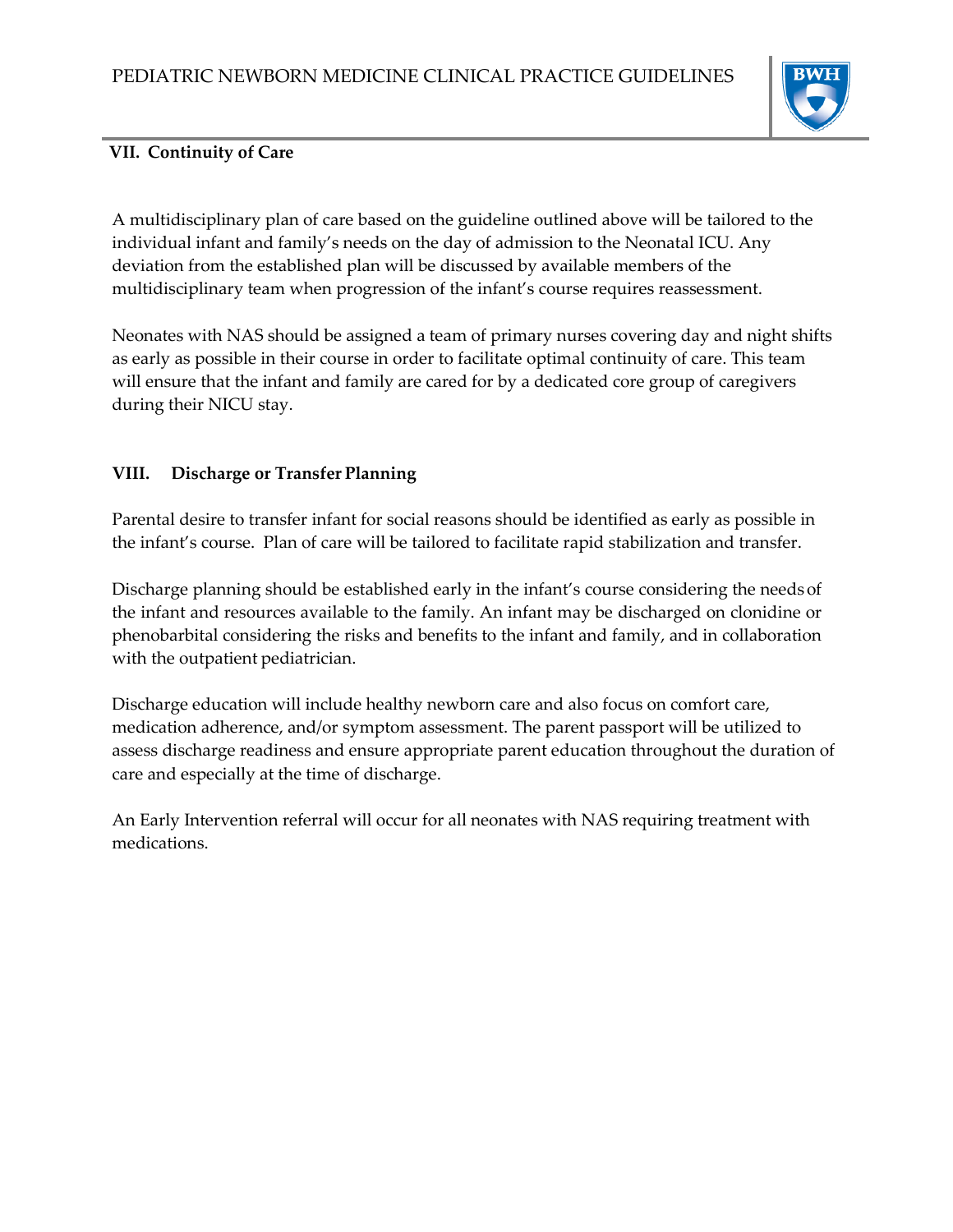

# **Appendix 1 – Screening tools**

| 5 P's Screen for Alcohol/Substance Use: Prenatal and Postpartum visits                                                                                            |            |                |
|-------------------------------------------------------------------------------------------------------------------------------------------------------------------|------------|----------------|
| PARENTS: Did any of your parents have a problem with alcohol or drug use?                                                                                         | Yes        | No.            |
| PEERS: Do any of your friends have a problem with alcohol or drug use?                                                                                            | Yes        | N <sub>0</sub> |
| PARTNER: Does your partner have a problem with alcohol or drug use?                                                                                               | Yes        | N <sub>0</sub> |
| <b>PAST</b> : In the past, have you had difficulties in your life due to alcohol or other drugs, including<br>prescription medications?<br><b>No</b><br>Yes       |            |                |
| <b>PRESENT:</b> In the past month, did you drink any alcohol or use other drugs?                                                                                  | <b>Yes</b> | No             |
| 1. How many days per month do you drink?<br>2. How many drinks on any given day? _______<br>3. How often did you have 4 or more drinks per day in the last month? |            |                |
| Questions may also be more specific, for example:                                                                                                                 |            |                |

- 1. What kind of alcohol (beer, wine, liquor)/drugs (heroin, cocaine, prescription drugs, methamphetamines, marijuana) do you use?
- 2. During the month before you were pregnant, how many times a week didyou drink (alcohol)/ use (drugs)?
- 3. How many bottles/cans/shots/glasses of \_\_\_\_\_(alcohol) /how much \_\_\_\_(name the drug) did you use each time you drank/used drugs during the month before youwere pregnant?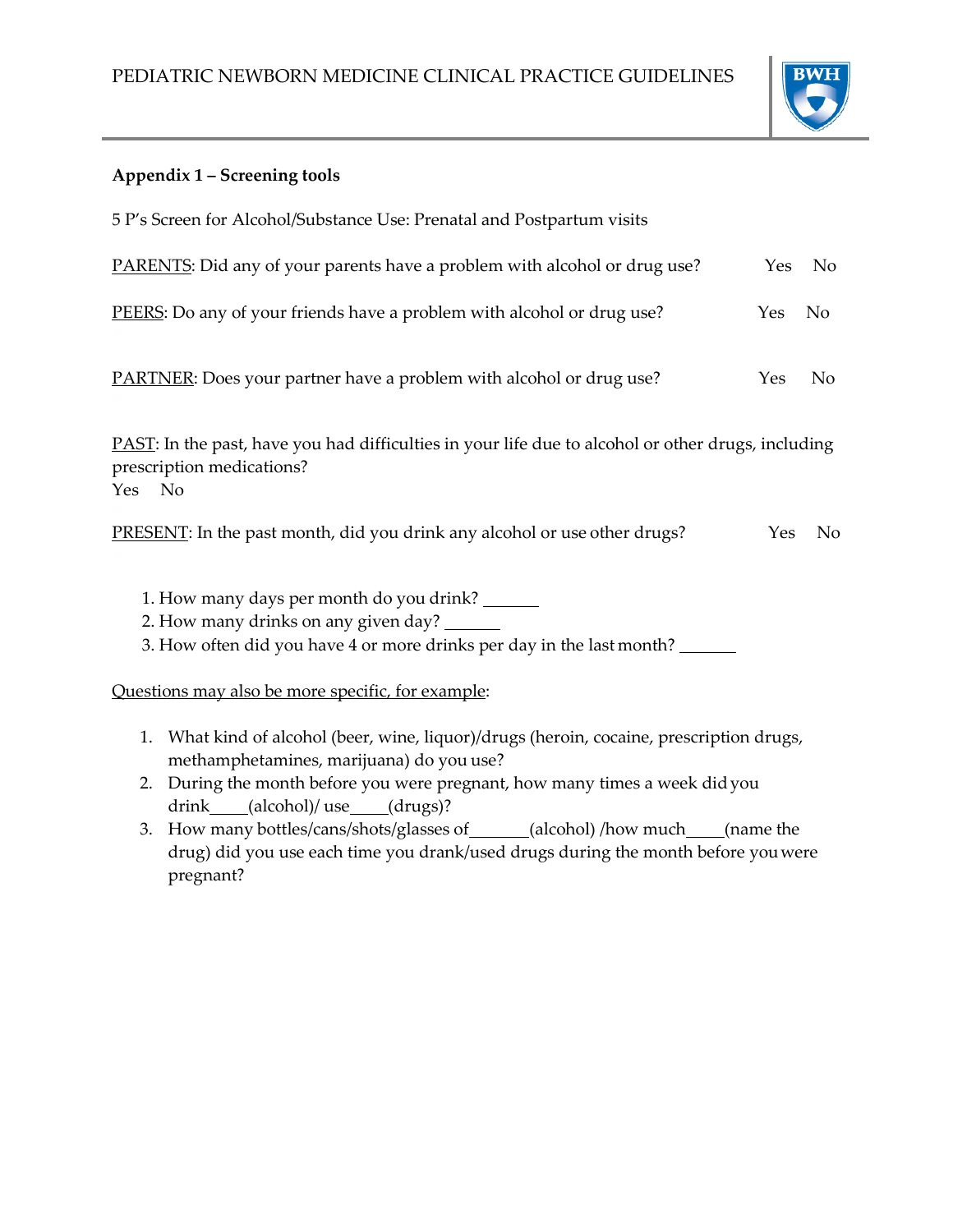

#### **CRAFFT Substance Abuse Screen for Adolescents and Young Adults**

During the past 12 months, did you:

- 1. Drink any alcohol (more than a few sips)?
- 2. Smoke any marijuana or hashish?
- 3. Use anything else to get high?

If "no" to all three questions, ask only the first question below. If "yes" to any question, ask all questions below. Two or more positive responses to the following questions indicate the need for further assessment:

- C Have you ever ridden in a CAR driven by someone (including yourself) who was "high" or had been using alcohol or drugs?
- R Do you ever use alcohol or drugs to RELAX, feel better about yourself, or fit in?
- A Do you ever use alcohol/drugs while you are by yourself, ALONE?
- F Do you ever FORGET things you did while using alcohol or drugs?
- F Do your family or FRIENDS ever tell you that you should cut down on your drinking or drug use?
- T Have you gotten into TROUBLE while you were using alcohol or drugs?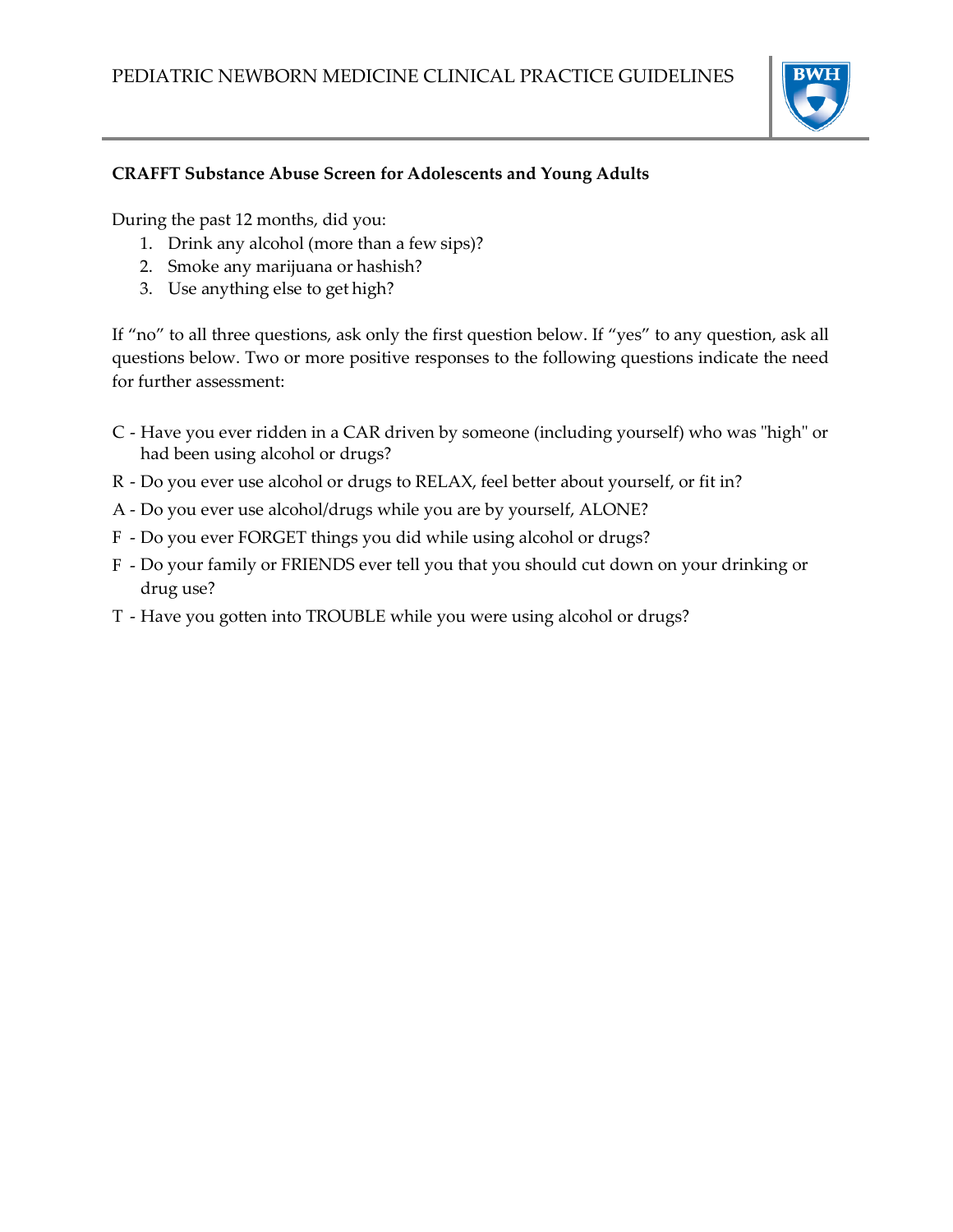

# **Appendix 2 – Finnegan Scoring Tool**

# **Finnegan Scoring System**

| <b>System</b>                          | <b>Symptoms</b>                                           | <b>Points</b>           | <b>Score</b> |
|----------------------------------------|-----------------------------------------------------------|-------------------------|--------------|
|                                        | Excessive high pitched (or other) cry $(< 5 \text{ min})$ | 2                       |              |
|                                        | Continuous high pitched (or other) cry ( $> 5$ min)       | 3                       |              |
|                                        | $Sleep < 1 hour$ after feeding                            | 3                       |              |
|                                        | $Sleep < 2 hours$ after feeding                           | $\overline{c}$          |              |
|                                        | $Sleep < 3 hours$ after feeding                           | $\mathbf{1}$            |              |
|                                        | Hyperactive Moro reflex                                   | $\overline{2}$          |              |
| <b>Central Nervous System</b>          | Moderately hyperactive Moro reflex                        | 3                       |              |
|                                        | Mild tremors when disturbed                               | 1                       |              |
|                                        | Moderate-severe tremors when disturbed                    | $\overline{2}$          |              |
|                                        | Mild tremors when undisturbed                             | 3                       |              |
|                                        | Moderate-severe tremors when undisturbed                  | $\overline{4}$          |              |
|                                        | Increased muscle tone                                     | $\mathbf{1}$            |              |
|                                        | Excoriation (eg. Chin, knees, elbows, toes, nose)         | 1                       |              |
|                                        | Myclonic jerks (twitching/jerking of limbs)               | 3                       |              |
|                                        | Generalized convulsions                                   | 5                       |              |
|                                        | Sweating                                                  | $\mathbf{1}$            |              |
|                                        | Hyperthermia $(37.2 - 38.2$ °C)                           | 1                       |              |
|                                        | Hyperthermia ( $\geq$ 38.4°C)                             | $\overline{2}$          |              |
|                                        | Frequent yawning (>3-4/interval)                          | 1                       |              |
| Metabolism<br>Respiratory<br>Vasomotor | Molting                                                   | $\mathbf{1}$            |              |
|                                        | Nasal stuffiness                                          | 1                       |              |
|                                        | Frequent sneezing $($ > 3-4/interval)                     | 1                       |              |
|                                        | Nasal flaring                                             | $\overline{2}$          |              |
|                                        | Respiratory rate $> 60$ /min                              | 1                       |              |
|                                        | Respiratory rate $> 60$ /min with retractions             | $\overline{c}$          |              |
|                                        | Excessive sucking                                         | $\mathbf{1}$            |              |
|                                        | Poor feeding (infrequent/uncoordinated suck)              | $\overline{2}$          |              |
| intestinal<br>Gastro-                  | Regurgitation ( $\geq$ 2 times during/past feed)          | $\overline{2}$          |              |
|                                        | Projectile vomiting                                       | $\overline{3}$          |              |
|                                        | Loose stool                                               | $\overline{c}$          |              |
|                                        | Watery stool                                              | $\overline{\mathbf{3}}$ |              |
|                                        | <b>TOTAL SCORE</b>                                        |                         |              |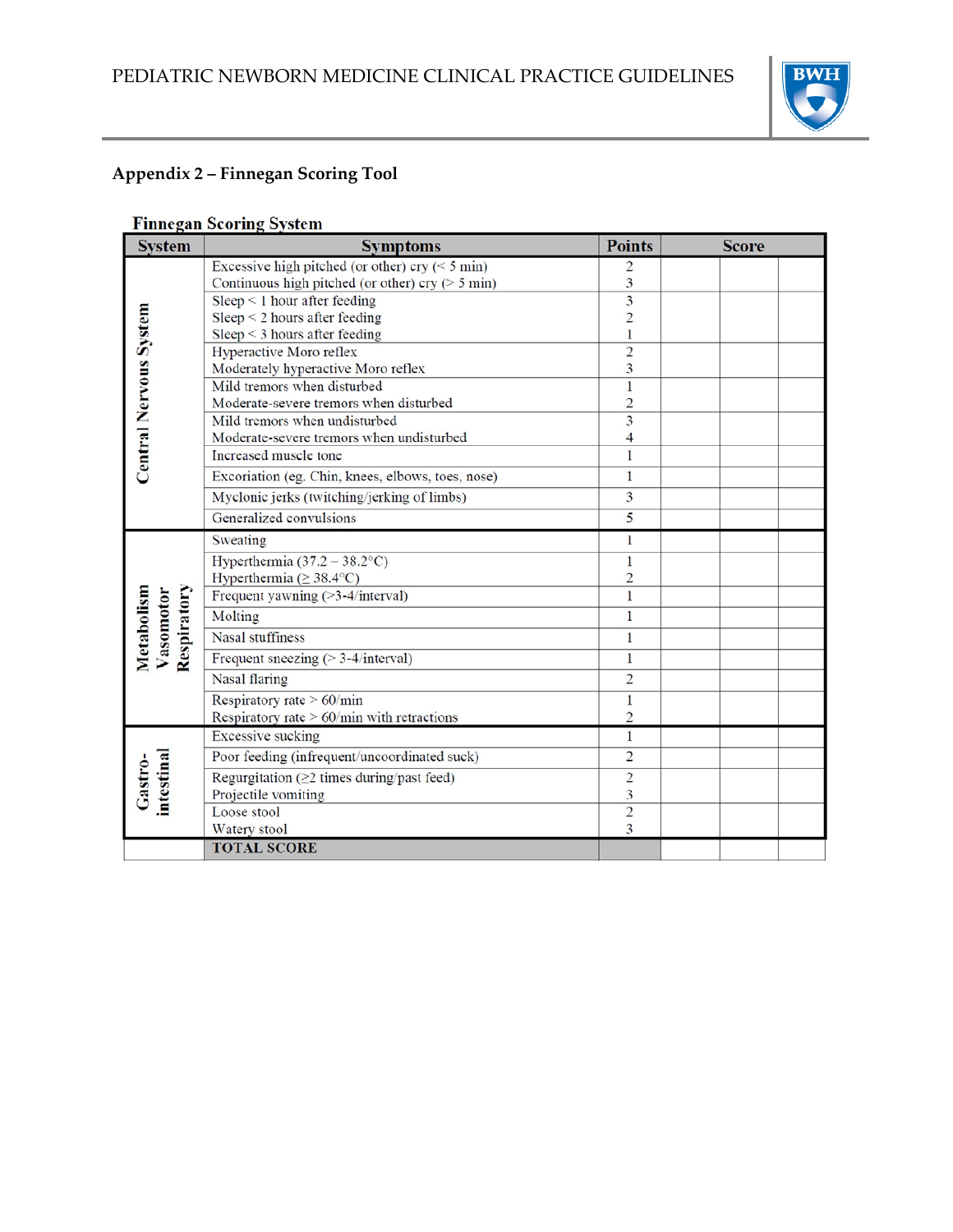

#### **Appendix 3 – NAS Passport**

#### **NAS Care Plan-Acute Phase**

*Here are a few ways to help comfort and settle me during the beginning of my stay*.

- If I am sleeping, please do not wake me up.
- Keep the lights around me dimmed.
- Used hushed/quiet tones when talking to me.
- Swaddle me in a sleep sac with my hands close together near my face.
- Help me find my fingers to suck on or offer me a pacifier.
- Gently place your hands on my head and stomach.
- Quietly snuggle me or gently rock me.
- Move slowly with me, I can only do one thing at a time.

#### *You can tell I am happy & Comfortable when*:

- I am sleeping.
- My face and hands are relaxed.
- My body is quiet .
- I am cooing.
- I am smiling.

#### *You can tell I am stressed when:*

- I cry, hiccup, or yawn.
- I breathe fast.
- I wave my arms around.
- My color gets pale or mottled (marble-like).
- I sneeze.
- I stretch and stiffen my legs.
- I hold out my hands in a "stop" signal.
- I close my eyes or look away.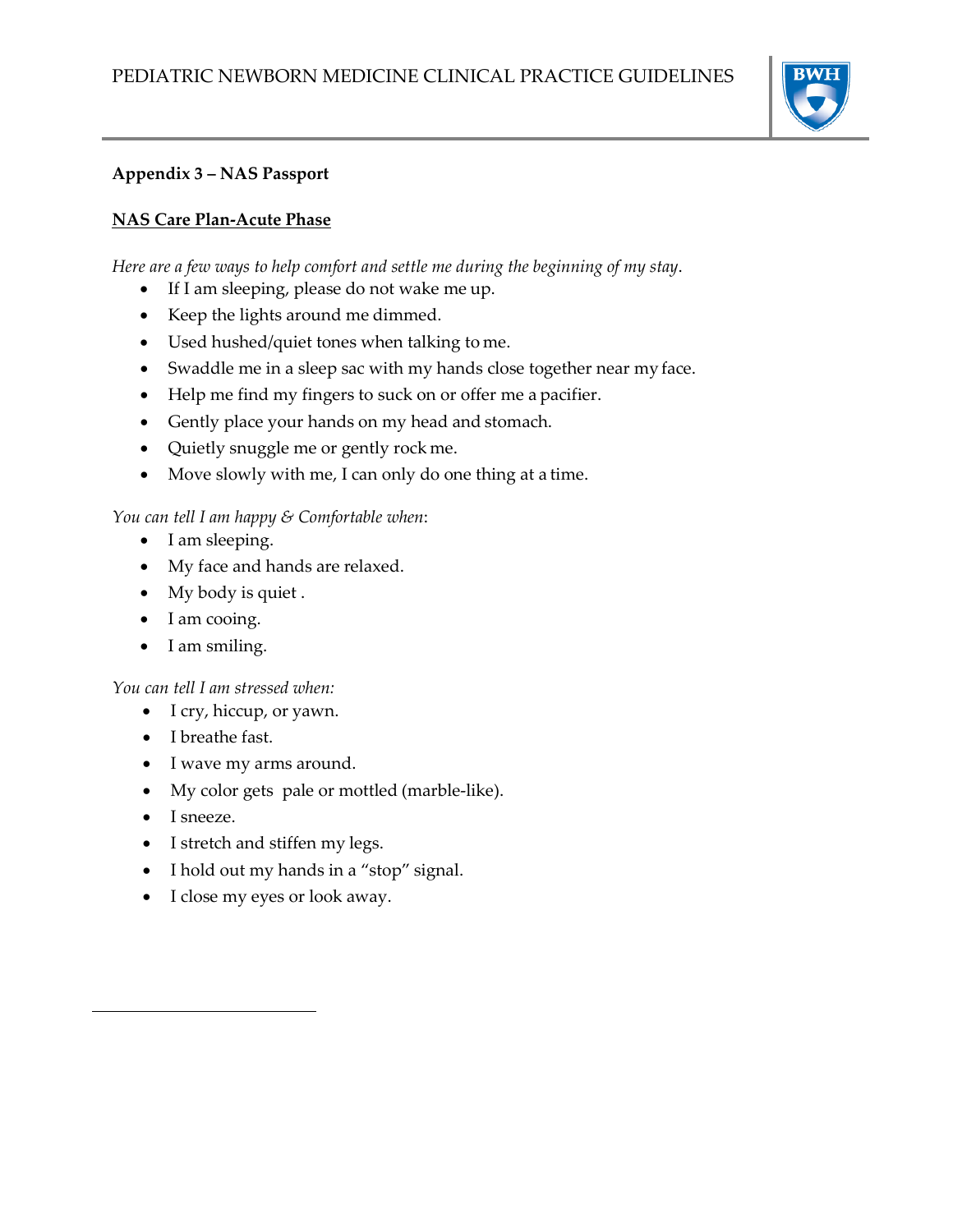

#### **NAS Care Plan- Tapering Phase**

*Now that I am tapering off my medication, here are a few more ways to help comfort and settle me.*

- Let me have quiet time in my crib or chair. I like to look around; hang a mobile or mirror for me to look at.
- Softly sing me a song
- If my nurse or doctor says it's okay, let me have some tummy time while youwatch. Please make sure to put me on my back when it is time for you to leave.
- Bring in a bouncy seat for me.
- Play soft music for me.
- Quietly talk to me. Read me a book.
- If I am sleeping, please do not wake me up.
- Keep the lights around me dimmed.
- Used hushed/quiet tones when talking to me.
- Swaddle me in a sleep sac with my hands close together near my face.
- Help me find my fingers to suck on or offer me a pacifier.
- Gently place your hands on my head and stomach.
- Quietly snuggle me or gently rock me.
- Move slowly with me, I can only do one thing at a time.

#### *You can tell I am happy & Comfortable when:*

- I am sleeping.
- My face and hands are relaxed.
- My body is quiet.
- I am cooing.
- I am smiling.

#### *You can tell I am stressed when:*

- I cry, hiccup, or yawn.
- I breathe fast.
- I wave my arms around.
- My color gets pale or mottled (marble-like).
- I sneeze.
- I stretch and stiffen my legs.
- I hold out my hands in a "stop" signal.
- I close my eyes or look away.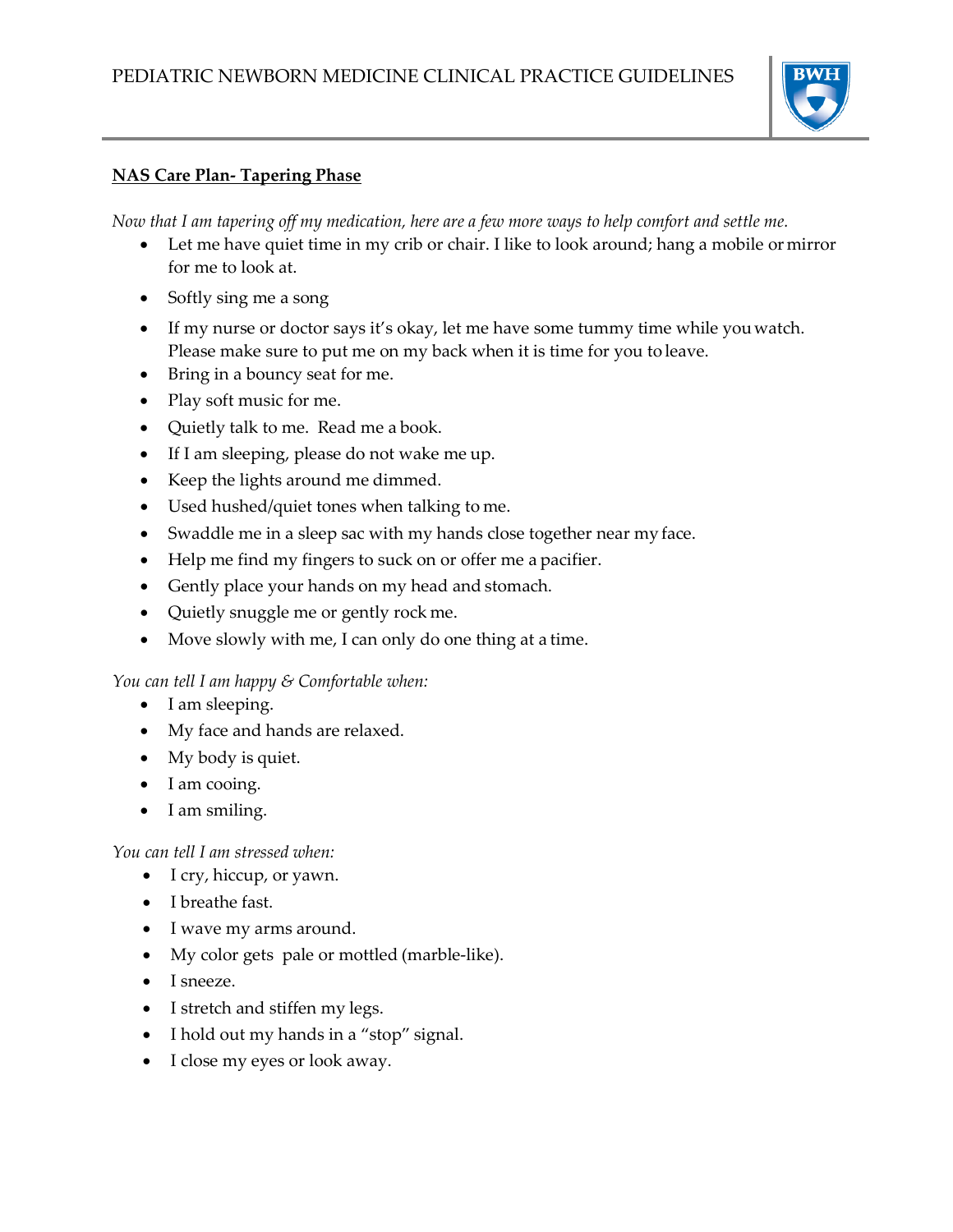

#### **Appendix 4 - Expected duration of withdrawal**

The frequency of weaning in NAS should be determined considering maternal drug exposure and the expected duration of withdrawal. A tentative weaning plan should be established for individual infants by the medical care team after initial stabilization. Please use the table below for guidance and consult clinical pharmacist.

| Exposure                | <b>Expected duration of withdrawal</b> |
|-------------------------|----------------------------------------|
| Cocaine                 | Hours to days                          |
| Methamphetamine         | Hours to days                          |
| Heroine                 | 1-2 weeks                              |
| SSRI*                   | 1-4 weeks                              |
| Methadone/buprenorphine | 1-4 weeks                              |
| Benzodiazepines         | 1-6 months                             |
| <b>Barbiturates</b>     | 4-6 months                             |
| Alcohol                 | 1-2 years                              |

\*In utero exposure to SSRIs is common. Most infants experience a hyperserotonergic state, similar to serotonin syndrome in adults, caused by an increased concentration of serotonin in the intersynaptic cleft. Clinical signs and symptoms in infants may include crying, irritability, tremors, poor suck, feeding difficulty, hypertonia, tachypnea, sleep disturbances, hypoglycemia, and seizures. This "serotonin discontinuation syndrome" should be differentiated from a withdrawal state. Currently, treatment of serotonin discontinuation syndrome with pharmacologic agents is not recommended. Most cases have reported a gradual resolution of the hyperserotonergic state rather than evolution to a hyposerotonergic (withdrawal) state. Reviews have failed to identify any adverse neurodevelopmental outcomes from infants exposed to SSRIs.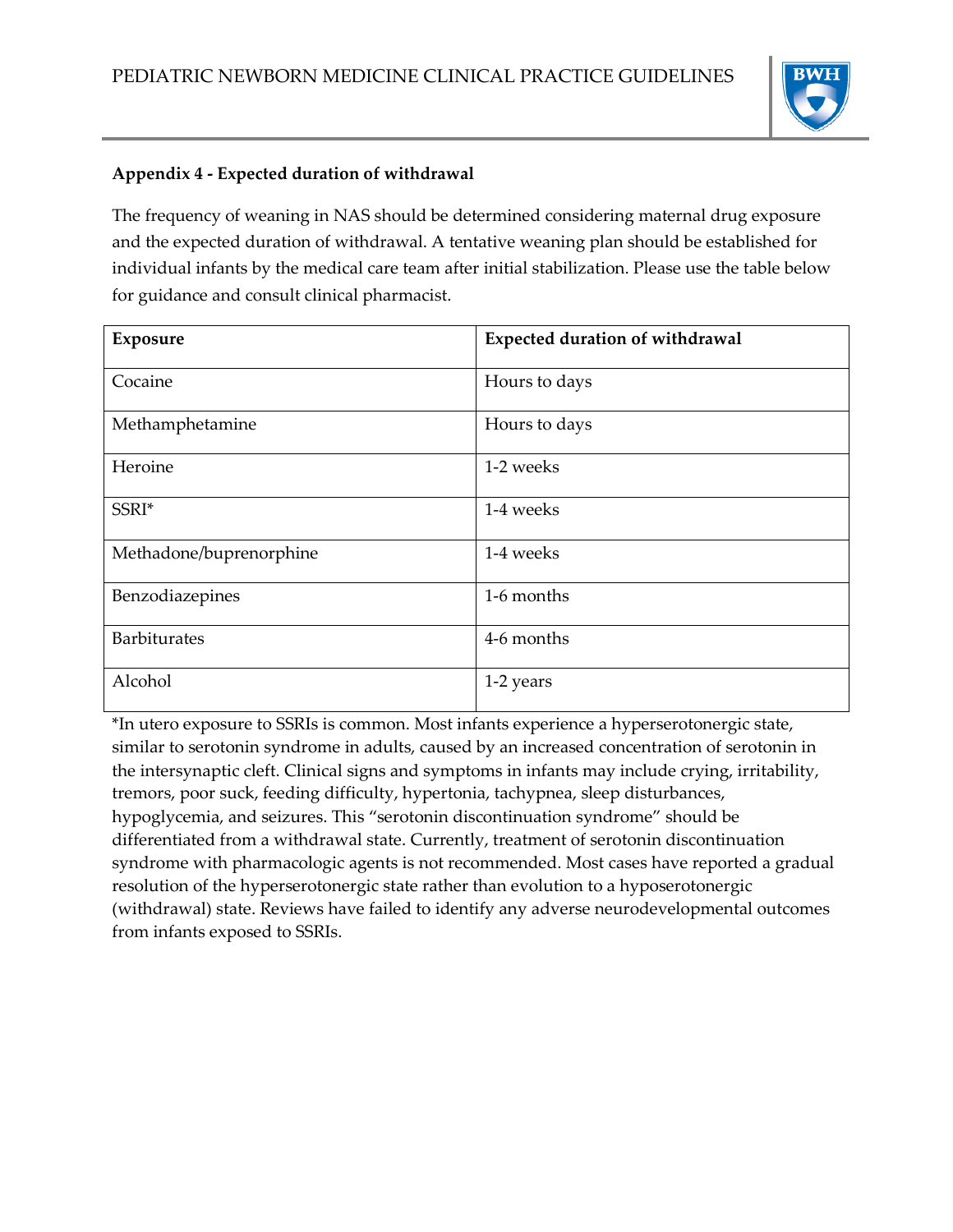

#### **IX. References**

1. Chang G, Orav EJ, Jones JA, Buynitsky T, Gonzalez S, Wilkins-Haug L. Self-reported alcohol and drug use in pregnant young women: a pilot study of associated factors and identification. Journal of addiction medicine 2011;5:221-6.

2. Maguire D. Care of the infant with neonatal abstinence syndrome: strength ofthe evidence. The Journal of perinatal & neonatal nursing 2014;28:204-11; quiz E3-4.

3. Velez M, Jansson LM. The Opioid dependent mother and newborn dyad: nonpharmacologic care. Journal of addiction medicine 2008;2:113-20.

4. Maichuk GT, Zahorodny W, Marshall R. Use of positioning to reduce the severity of neonatal narcotic withdrawal syndrome. Journal of perinatology : official journal of the California Perinatal Association 1999;19:510-3.

5. Surran B, Visintainer P, Chamberlain S, Kopcza K, Shah B, Singh R. Efficacy of clonidine versus phenobarbital in reducing neonatal morphine sulfate therapy days for neonatal abstinence syndrome. A prospective randomized clinical trial. Journal of perinatology : official journal of the California Perinatal Association 2013;33:954-9.

6. Coyle MG, Ferguson A, Lagasse L, Oh W, Lester B. Diluted tincture of opium (DTO) and phenobarbital versus DTO alone for neonatal opiate withdrawal in term infants. J Pediatr 2002;140:561-4.

7. Agthe AG, Kim GR, Mathias KB, et al. Clonidine as an adjunct therapy to opioids for neonatal abstinence syndrome: a randomized, controlled trial. Pediatrics 2009;123:e849-56.

8. Farwell JR, Lee YJ, Hirtz DG, Sulzbacher SI, Ellenberg JH, Nelson KB. Phenobarbitalfor febrile seizures--effects on intelligence and on seizure recurrence. N Engl J Med 1990;322:364-9.

9. Stefovska VG, Uckermann O, Czuczwar M, et al. Sedative and anticonvulsant drugs suppress postnatal neurogenesis. Annals of neurology 2008;64:434-45.

10. Chen J, Cai F, Cao J, Zhang X, Li S. Long-term antiepileptic drug administration during early life inhibits hippocampal neurogenesis in the developing brain. Journal of neuroscience research 2009;87:2898-907.

11. Forcelli PA, Janssen MJ, Stamps LA, Sweeney C, Vicini S, Gale K. Therapeutic strategies to avoid long-term adverse outcomes of neonatal antiepileptic drug exposure. Epilepsia 2010;51 Suppl 3:18-23.

12. Ebner N, Rohrmeister K, Winklbaur B, et al. Management of neonatal abstinence syndrome in neonates born to opioid maintained women. Drug and alcohol dependence 2007;87:131-8.